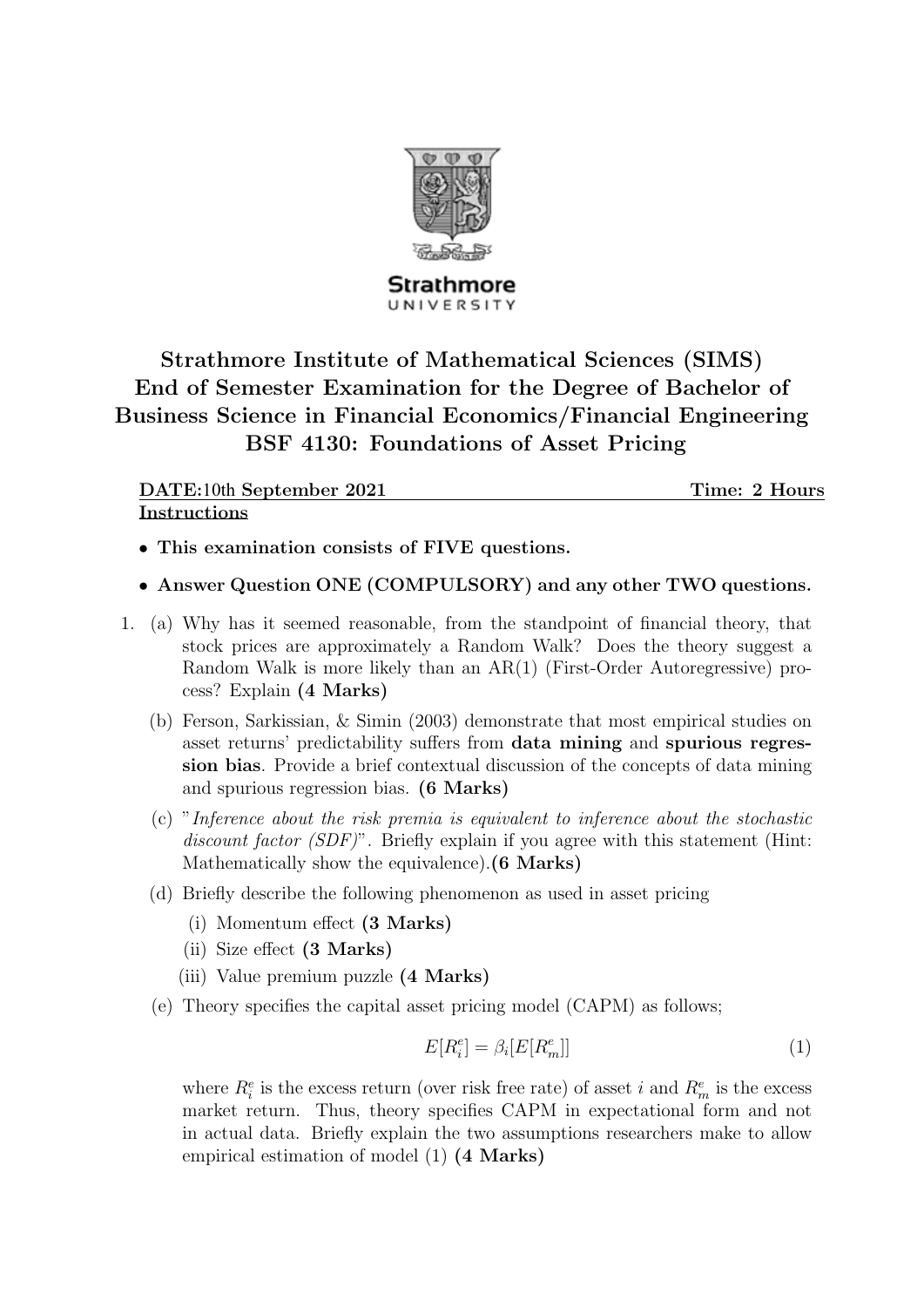2. Suppose a typical investor solves the following problem

$$
\max_{\alpha} U(c_t, c_{t+1}) = u(c_t) + \beta E_t[u(c_{t+1})]
$$
  
subject to  $c_t = e_t - \alpha p_t$  and  $c_{t+1} = e_{t+1} + \alpha x_{t+1}$  (2)

where  $c_t$  and  $c_{t+1}$  denotes consumption at date t and  $t + 1$  respectively. The other parameters in the model are;  $e_t$  (investor's endowment at period t and  $t + 1$  respectively),  $p_t$  (asset price at time t),  $\alpha$  (the number of units of the asset purchased by the investor), and  $x_{t+1}$  (payoff of the asset at period  $t+1$ ). The general functional form  $U(.)$  represents the investor's utility function. An often convenient utility function used in many applications is the power utility  $u(c_t) = \frac{1}{1-\gamma}$  $c^{1-\gamma}$ 

- (i) Derive the basic pricing equation from model (3) (4 Marks)
- (ii) Given the basic pricing equation derived in (i) and assuming a power utility function given in model (3) demonstrate that real interest rates in the economy will be high when consumption growth is high. (6 Marks)
- (iii) Further, use the basic pricing equation to demonstrate that, assets that pay off when times are good and consumption levels are high are less desirable than those that pay off an equivalent amount when times are bad. (5 Marks)
- (iv) Finally, prove that given the basic pricing equation (derived in (i)), the return premium on an asset cannot exceed the product of the price of risk and the quantity of risk (for all assets priced by the stochastic discount factor) (5 Marks)
- 3. (a) Suppose  $w_0$  denotes the amount invested at the beginning of the period, and  $\theta_i$ denotes the number of shares the investor chooses to hold of asset i. Further assume that the investor has some random endowment  $\tilde{y}$  at the end of the period (for example, labor income), which he consumes in addition to the endof-period portfolio value. Letting  $n$  denote the number of assets, the investor's choice problem is:

maximize 
$$
E[u(\tilde{w})]
$$
  
\nsubject to  $\sum_{i=1}^{n} \theta_i p_i = w_0$  and  $\tilde{w} = \tilde{y} + \sum_{i=1}^{n} \theta_i \tilde{x}_i \ i = 1, ..., n$ .

- (i) Form the Lagrangean and solve for the first order condition with respect to  $\theta_i$ . Simplify the first order condition to obtain the price of asset i  $(p_i)$  (6 Marks)
- (i) Assuming  $p_i \neq 0$ , write the simplified FOC (in (ii)) in terms of the gross return of asset  $i\ (\tilde{R}_i)$ , rather than price: (3 Marks)
- (ii) Now assuming that there is another risky asset j with  $p_j \neq 0$ , show that the marginal value of adding a zero-cost portfolio to the optimal portfolio is zero. (5 Marks)
- (b) The paper by Fama and MacBeth (1973) is important in empirical asset pricing, much because of their methodological innovation. State the specific empirical